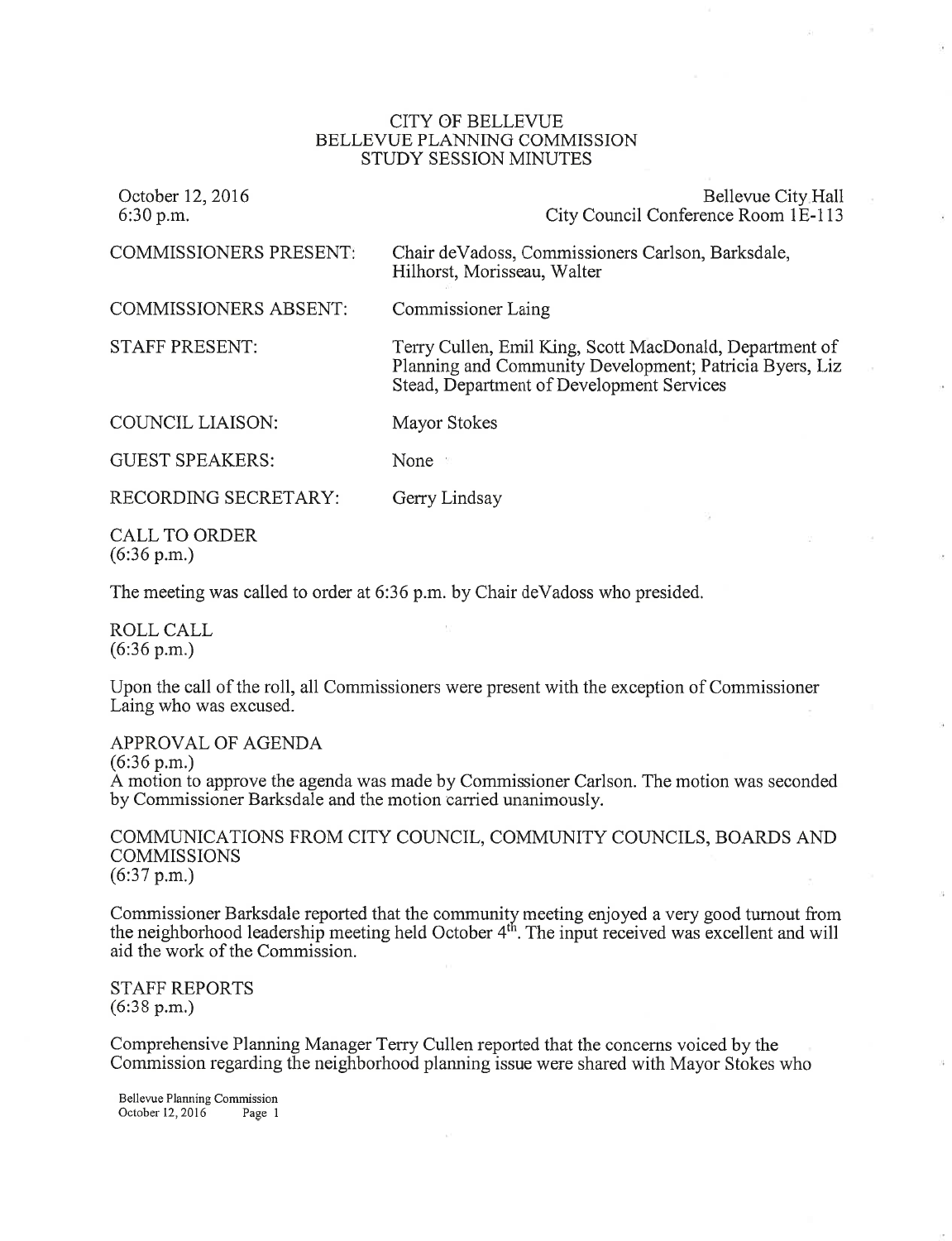echoed the concerns. Mayor Stokes stressed that neighborhood planning is a high priority for the City Council, but the Council is currently focused on getting through other priorities. Mayor Stokes agreed that the Commission could suggest an order for which neighborhoods should be addressed first.

Commissioner Carlson asked for a status update regarding the proposed homeless shelter in Eastgate. Mr. Cullen said he did not have the latest information but would seek it out.

With regard to the Commission's annual retreat, Mr. Cullen said Mayor Stokes has asked that it be scheduled as soon as possible. Accordingly, November 16 has been chosen with a start time of 5:00 p.m. The meeting will be facilitated by a neutral party, the logistics of which are still being worked out.

## PUBLIC COMMENT

(6:44 p.m.)

Mr. Andrew Miller spoke representing the property at 11100 Main Street known as the BDR building. He said the work of the Commission relative to the downtown rezone work has been appreciated. Things are on the right track but there are still issues to be worked out, including stepback depth on shorter buildings and stepback height generally. The goal is to get as many floors as possible under the lid before the stepback transition occurs, and sometimes it is not done gracefully, with a stepback that is either too short or too deep. Ideally there should be <sup>a</sup> range offered to allow for flexibility. Currently, the property lines go to the curb, but in the future there will be a planter strip, then a sidewalk, and then a landscape buffer between the street and the buildings; adding that all up will account for 12 percent of the BDR site and 14 percent of the John L Scott site. The concept is good, but the sizes are questionable and evoke what could be termed a suburban solution. The Masons building in Old Bellevue has the building meeting the sidewalk edge with not stepback at all, which is a very urban approach. If a large percentage of the two sites are to be given away for sidewalks and landscaping, there should be some level of compensation provided. He reiterated his belief that things are moving in the right direction and that the result will be something everyone can be proud of.

Mr. Phil McBride spoke representing John L Scott and the property at 11040 Main Street. He said the owners of the BDR and John L Scott properties have been working together on a shared vision for the two properties, which are situated at avery important comer. The Commission and staff have been very open and receptive to input throughout the process. He concurred with the comments made by Mr. Miller.

Mr. Cal McAusland, 10210 NE 8th Street, agreed with the previous speakers. He noted that he along with the Commission had sat through a number of presentations by the Fortress Group relative to their project on NE 8th Street. There were some hot buttons for the CAC, specifically staying with the recommended heights, not messing with parking and traffic, not increasing the FAR, and not moving any zoning lines. Fortress Group has asked that the zoning line be moved, to reduce their parking count, to increase their FAR, and to increase their height without regard to the work of the CAC. Their property has two different zonings, DT-MU and DT-MU-B. In the B district, the current height for residential is 90 feet. The proposal is to increase height in that zone to 160 feet, but Fortress Group has asked for 300 feet in a part of the downtown that should not have two towering buildings at that height. He objected to any process that would allow Fortress Group to gain a special zoning for their property, even through the use of a development agreement.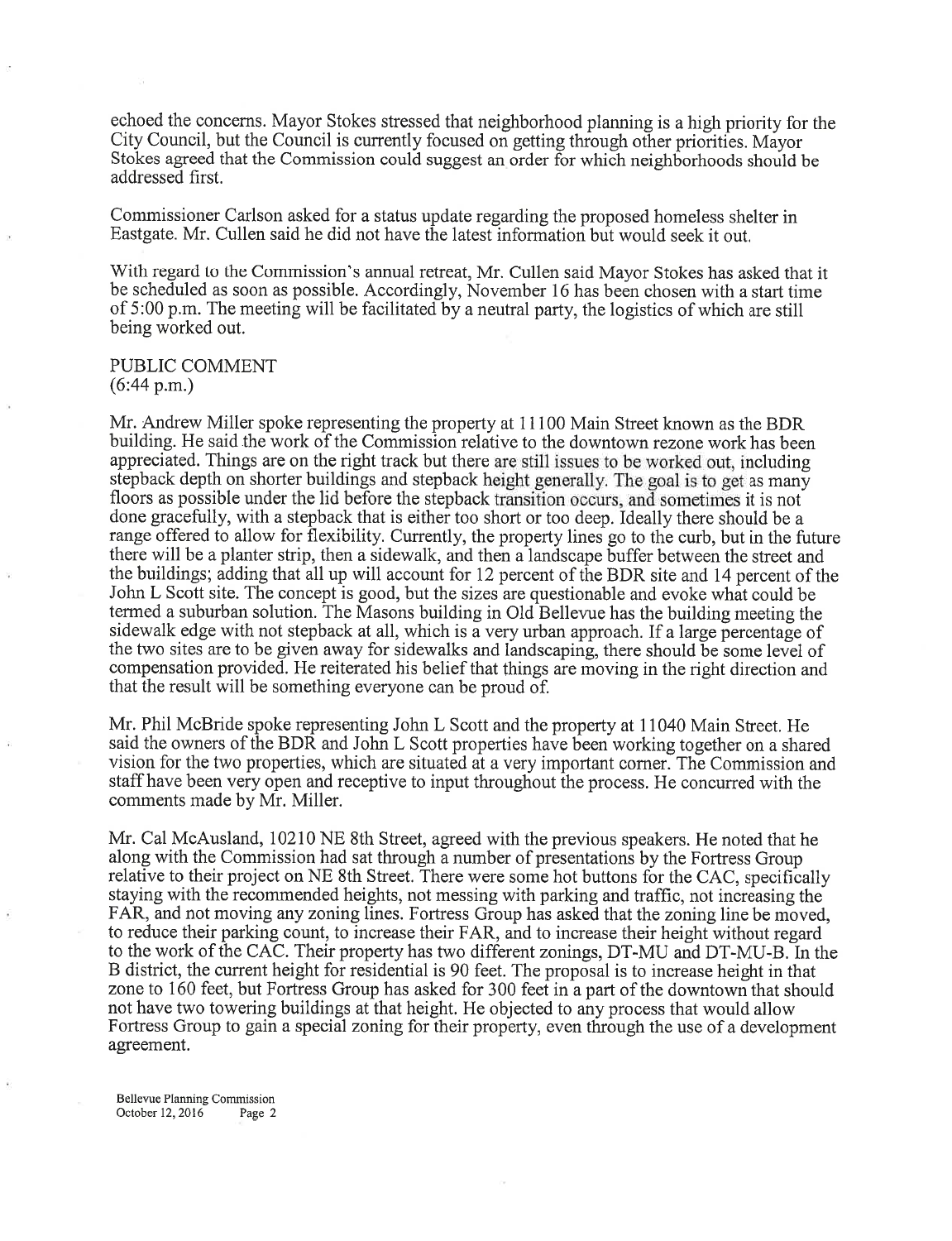Mr. Rod Bindon, owner of the Burton Building at 810 102nd Avenue NE adjacent to Mr. McAusland's building, said he agreed with the comments made about Fortress Group not receiving special treatment for their site. He agreed that building heights as proposed should not be allowed to increase. Building height as requested by Fortress Group is unwarranted for the area and would create more traffic and other issues that will adversely affect the area.

Mr. Lance Ramsay, a resident of Bellevue Towers at 500 106th Avenue NE, reinforced the comments of the previous two speakers. He said Bellevue Towers residents have been following the process for a little over three years. Traffic and congestion have increased for various reasons and if the zoning is changed to allow for more tall buildings, the increased density will only make things worse. The increase in both vehicle and pedestrian traffic is creating a dangerous situation. The issue is related to quality of life rather than to views.

Ms. Betsi Hummer spoke representing the East Bellevue Community Council regarding the Larson Lake restrooms. She said the East Bellevue Community Council has jurisdiction over certain land use permits in the Lake Hills area. During the last winter several constituents came before the East Bellevue Community Council, the Parks and Community Services Board and the City Council asking that the restrooms at Larson Lake remain open during the winter. Larson Lake's soft trails are easily accessible from a variety of points and are used year round. Those asking for the restrooms to remain open during the winter were told the closure was due to <sup>a</sup> budget cut during the recession and that nothing could be done until a new budget was approved. The Council and anyone else with any input is being asked to include in the next budget <sup>a</sup> provision to keep the restrooms at the popular year-round park open. Larson Lake was one of the first land use decisions made by the East Bellevue Community Council. Larson Lake is the headwater for the Kelsey Creek drainage system that threads throughout the city. Originally slated by the county for high-density housing, the East Bellevue Community Council helped direct parks to purchase the Kelley family blueberry farm for use as the Lake Hills Greenbelt connecting Larson Lake to Phantom Lake. The iconic greenbelt, combined with the 148th Avenue SE urban boulevard, has established Bellewe nationally as a city in a park that welcomes the world. Providing basic amenities for the year-round visitors makes the park more welcoming and safer. All elected and appointed public servants owe residents more than a pat "it's not in the budget" answer.

Commissioner Hilhorst asked if the Commission has the authority to make a recommendation to the Council to consider including funding in the budget to keep the Larson Lake restrooms open year-round. Mr. Cullen said he would have to check with the City Attorney's office. He allowed that the Commission is free to make suggestions and pass things along to the Council at any time, but making specific budget recommendations may not be part of the Commission's charge. Commissioner Hilhorst said if possible, the Commission should recommend to the Council that more of the city's parks remain open later in the season. Many parks facilities close after October <sup>1</sup>even though use of the parks does not stop after that date.

Ms. Hummer pointed out that Larson Lake is divided into about five parcels, all of which are zoned R-l. It is very concerning that a house per acre could be built there, and that the greenbelt could inadvertently be turned into a parking lot, a train station, a staging area or some other nonpark use. In the years before all the wetlands regulations came into play, a stream committee in Bellevue recognized the importance of Kelsey Creek.

Commissioner Barksdale suggested the issue should be raised before the Parks and Community Services Board as well. Ms. Hummer said she has addressed members of that board informally and said she intends to address them and the Council formally.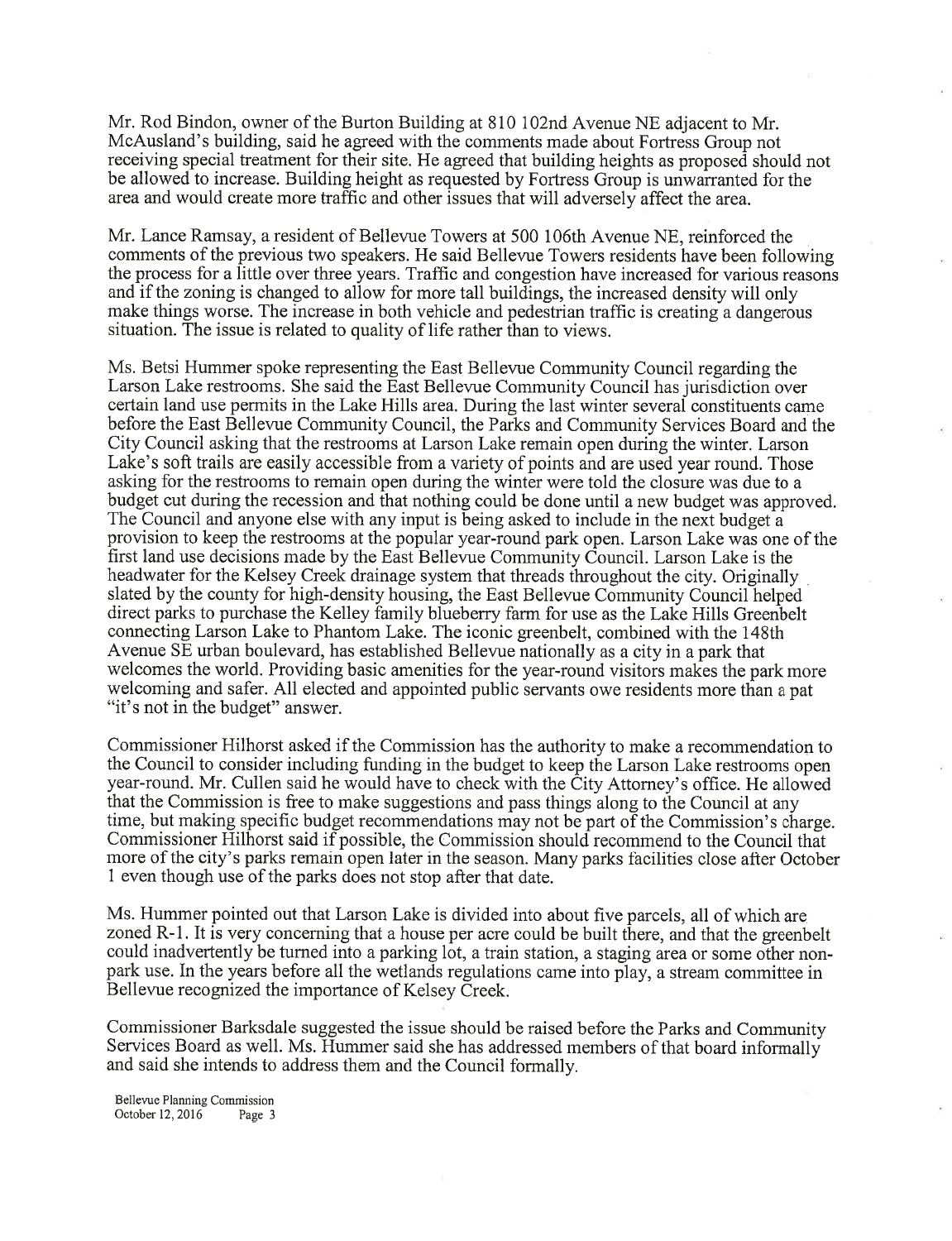Speaking as a citizen and not on behalf of the East Bellevue Community Council, Ms. Hummer provided the Commissioners with copies of a letter by Dexter Johnson sent to residents regarding the dorms at Bellevue College. She said a meeting is slated for October 22 at 5:00 p.m. at Bellevue College and she invited the Commissioners to attend. Ground has been broken for the project and a number of trees have been removed. The college is zoned R-5, which does not match the project. Zoning should match the purpose. She said she attended the homeless shelter meeting on September 29. She said her biggest concem was that during the Eastgate/I-90 CAC process, the public health center site in Eastgate was tossed off to the side. All the nice amenities were touted. For the presentation about the homeless shelter to be held only five days after the Commission passed the Land Use Code amendment for Eastgate does not seem right. The homeless shelter was not in any of the discussions. There is no need for citizen involvement if the city is simply going to do what it wants to do anyway. The lack of transparency is troubling. There are already shelters in Bellevue that are providing help to those who need it so it cannot be said that nothing is being done about homelessness in Bellevue.

Ms. Renay Bennett, 826 108th Avenue SE, thanked the Commissioners for its discussion and vote to support the citizen-initiated Comprehensive Plan amendments that would have dealt with some of the issues raised by Ms. Hummer about protecting park lands. One of the suggested amendments was to hold a public hearing whenever the Council decides there is a need to sell park lands for uses other than a park. Another was to actually zone parks as parks to have the use match the zoning. The Commission agreed with that, but the Council did not. The issue came about because the Council behind closed doors chose to sell Mercer Slough Nature Park land. The lands were purchased with taxpayer bonds in 1988 and they were sold out from under the public without any knowledge or input. A couple of weeks ago a notice was posted to NextDoor talking about a meeting hosted by the city and Sound Transit regarding a20- to 30-month partral closure of the Enatai beach park to allow the site to be used for staging while the work of developing the columns that support I-90 is undertaken. That approach was not part of the Final Environmental Impact Statement (FEIS). On the second page of chapter 4 of the FEIS under parks impacts, it is specifically stated that Enatai Beach Park will not be impacted by the project. It is not right and may not even be legal that the park will in fact be impacted. Once again park lands are being sold without any public knowledge, and this time without even a proper public process. The information was presented to the Parks and Community Services Board on October <sup>11</sup>and they were unaware of the action.

Commissioner Walter asked Ms. Bennett if she were asking the clock to be tumed back on ST-1 and ST-2, or if different mitigating circumstances were being sought relative to where the traffic is going to go; she noted that at the Council meeting some of the Councilmembers appeared to conclude that the latter was the case. Ms. Bennett said there were Comprehensive Plan amendments in place that would prevent the kind of proposed action from happening ever again, and some members of the Council decided that was not what it was about, which is unfortunate because it is not true. She said she could not help their misinterpretations. The Commissioners were asked to recommend to the Council that an addendum to the FEIS be made since use of the Enatai Beach Park was never disclosed and never discussed.

Mr. Patrick Bannon, 400 108th Avenue NE, Suite 110, spoke representing the Bellevue Downtown Association. He noted that several stakeholders of the BDA will continue to review the Land Use Code changes as they are expressed. There are a few topics that have come up to date that are in need of further clarification. With regard to the review process, there is <sup>a</sup> proposed change outlined in Attachment A. He said some clarification is needed as to the origin of, the rationale for and the potential effect of the change. There is also a proposed change to the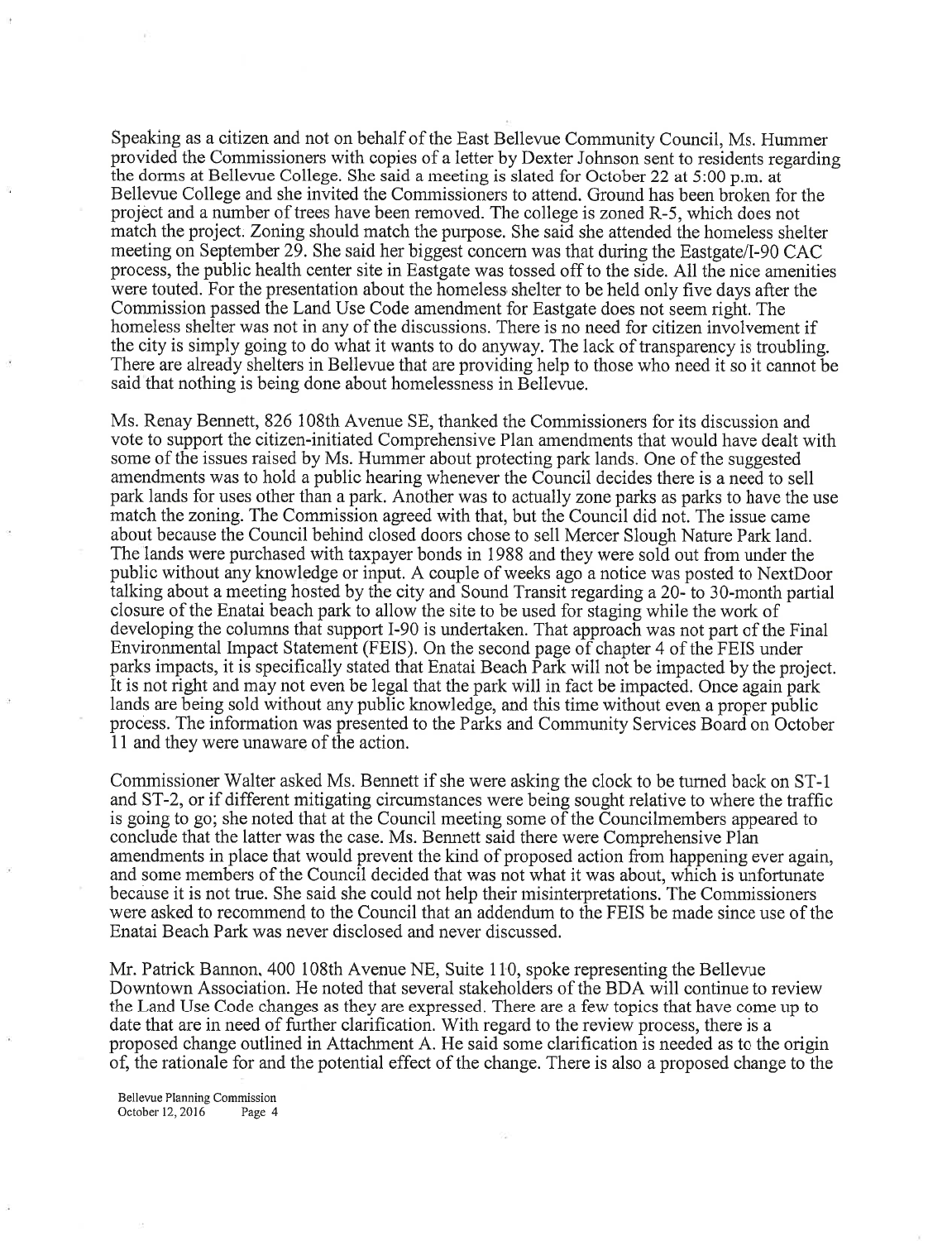floorplate size above the existing height and as the recommended, and as the initial recommendations of additional height in certain areas are contemplated, the recommendation for <sup>a</sup>floorplate reduction needs to be very clearly understood with regard to intent and consequences. With regard to the green factor, there is a score card that is some two pages long that involves a desired outcome of .3; that issue needs to be thoroughly explained with regard to where it came from and why it is believed it will make a difference.

Commissioner Carlson asked if the BDA had any comment relative to the proposal to allow 300 foot towers as part of the Fortress Group development. Mr. Bannon said the BDA has lined up strongly in support of the recommendations of the CAC. An exploration of both height and FAR opportunities in the downtown was made and the BDA concluded that the OLB is ripe for potential changes and that there should be added flexibility and allowances for height so long as there are mitigating factors that address the resulting impacts in other zones. The BDA has not, however, recommended any specific height change limits.

Mr. Cullen reflected for the record that email correspondence had been received from Bill Herman, Murat Diwingi, Barbara Taylor and Michele Herman, all in regard to downtown livability.

STUDY SESSION  $(7:21 p.m.)$ 

## Downtown Livability - Part 1 of the Land Use Code Amendment Package

Strategic Planning Manager Emil King informed the Commissioners that the downtown livability topic would be on the Commission's agenda for every study session for the remainder of the year. He said staff are working diligently to serve out installments of the Land Use Code in a timely manner, leading to the scheduling of a public hearing at which the public and stakeholders will comment on the consolidated code. It is looking like it will not be possible to fully complete all of the work by the end of the calendar year and having it transmitted to the Council; the work will probably not be completed until the early part of 2017. The Council has expressed an interest in having an Urban Land Institute technical assistance panel help with the issue of incentive zoning, and if all goes well that will be slated for a date in December.

Code Development Manager Trish Byers said one member of the staff team focused on downtown livability isLiz Stead. She said Ms. Stead has been the Urban Design Manager for the city for the last eight years. Ms. Stead has a master's degree in architecture and is working toward a master's degree in public administration.

Mr. Byers explained that Installment 1 was originally supposed to be the general provisions, the land use chart, the dimensional requirements, the parking standards, the street and pedestrian standards, landscape development, and mechanical screening. To that the review process has been added. Installment 2a includes the definitions, additional requirements for height triggers, the green and sustainability factors, and a few other technical issues, including exceptions. Installment 2b involves the actual amenities suggested for the amenity incentive system and some of the required conditions, and the design guidelines. Currently the design guidelines are not in the code, but the process will include codifying them. Installment 3 includes the amenity incentive system.

Mr. King explained that BERK Consulting, a local economic consulting firm, has been the consultant for the project to date and will continue to be through the end of the project. The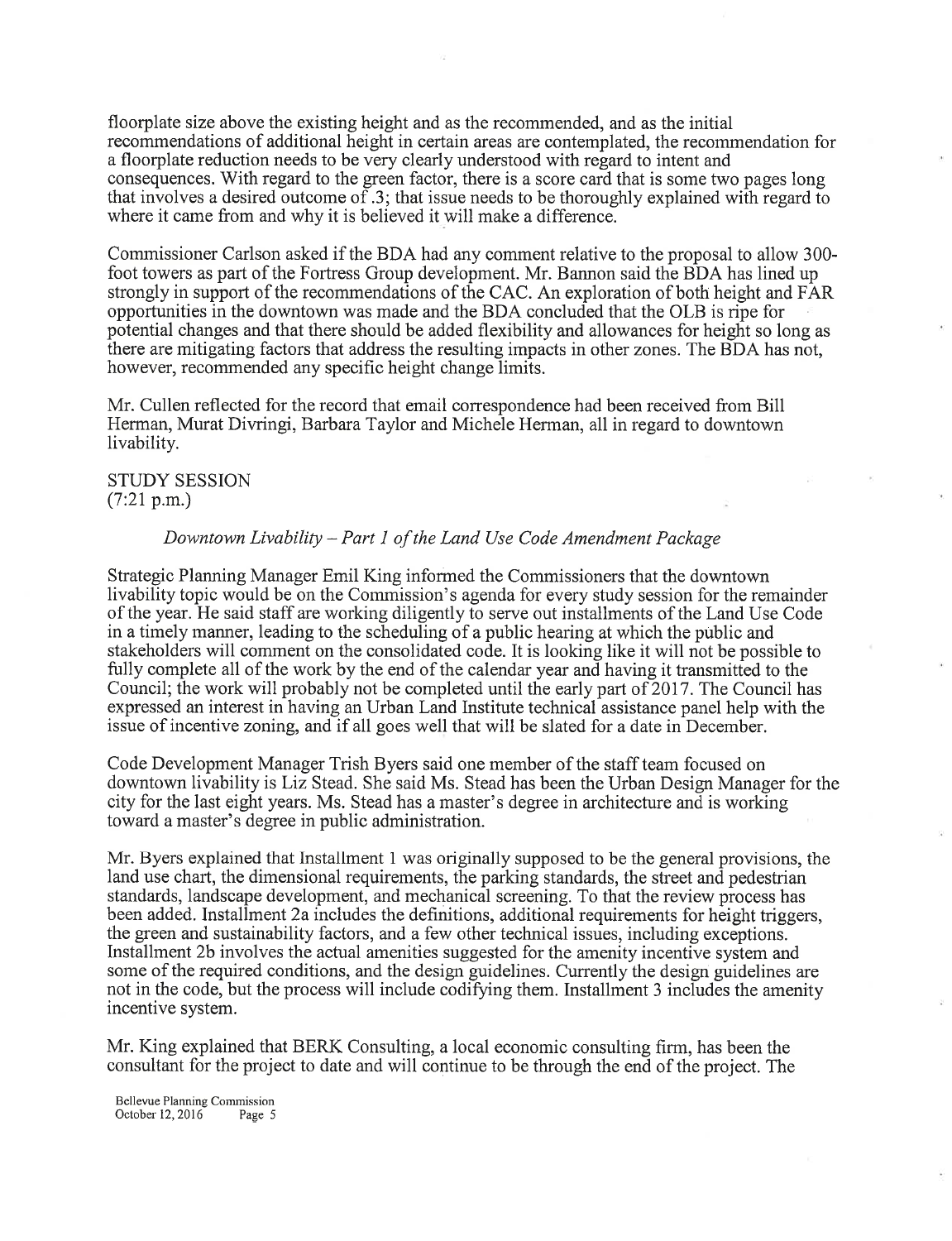Urban Land Institute (ULI) is a national organization that has a Seattle office. The ULI operates a local technical assistance panel program in which they convene third-party experts to provide feedback. The ULI technical assistance panel will provide specific feedback on the work done by BERK Consulting and the city. The same mechanism was used in forming the Bel-Red incentive zoning system, and other jurisdictions use ULI in reviewing various planning efforts. The Council has directed incorporating the tried and true process, which is open io the public in the form of a presentation.

Ms. Byers called attention to section 20.25A.030.A, applicable review and pointed out that subsequent to the September 14 meeting the language was reworked to be the same as what is currently required. That was not clear in the previous discussion. The new language should solve the problem about the master development plan only being required when there is more than one building or a phased project, and clarify that for every project in the downtown a design review is required.

With regard to the definitions, Ms. Byers pointed out that the dimensions help to define the box in which development can occur, but the dimensions cannot be understood unless the definitions are clear. She explained that most buildings are constructed up to the Build-To line, which is usually the property line or the back of the required sidewalk. The setback is an area that is unoccupied and is measured from the back of the sidewalk to the face of the building; in the downtown there is often no setback required and buildings are constructed to the back of the sidewalk. Certain intrusions are allowed into the setback and the stepback areas. The stepback is space unoccupied by the structure that is stepped back from the face of the building. The public right-of-way is the area dedicated to public use for streets and public utilities. Many of the streetscape features are allowed to be located in the public right-of-way but they are still regulated; they include street furniture, street trees and the like.

Buildings that are taller than 75 feet must step back20 feet as measured from the back of the sidewalk; the stepback occurs at 45 feet. Stepbacks provide light and air for pedestrians and avoid the canyon effect at the sidewalk level.

Commissioner Hilhorst asked if the stepback depths and heights will be explored with regard to providing a range rather than hard and fast numbers. Mr. King said staff have not recently heard any specific numbers that vary from what has been proposed. The question is whether the numbers should be changed up front or if it would be better to wait for the public hearing to allow people to weigh in in a more detailed way. He said numbers as low as 15 feet might be suggested for the depths of the stepback. Historically the upper level stepback has occurred at the first floor above 40 feet; while that could be at 4l feet, in some cases it could be as high as <sup>60</sup> feet. Establishing certainty at 45 feet is a new approach.

Ms. Byers reminded the Commissioners that there are exceptions allowed in most cases. For the stepback, intrusions of up to 60 percent are allowed to accommodate such things as louvers over windows. Ms. Stead said an exception is also included which allows for eliminating the stepback altogether for buildings adjacent to streets that are over 70 feet and width, provided building modulation is incorporated.

<sup>1</sup>Commissioner Barksdale said we are talking about numbers and asked what the significance is on both sides of the coin, and maybe there are more than two sides. There is the developer side

paragraph to clarify the exchange. The changes reflect the exchange with some additional detail. Bellevue Planning Commission

October 12,2016 Page 6

 $<sup>1</sup>$  On November 9, 2016 Commissioner Barksdale asked that staff listen to the audio of this</sup>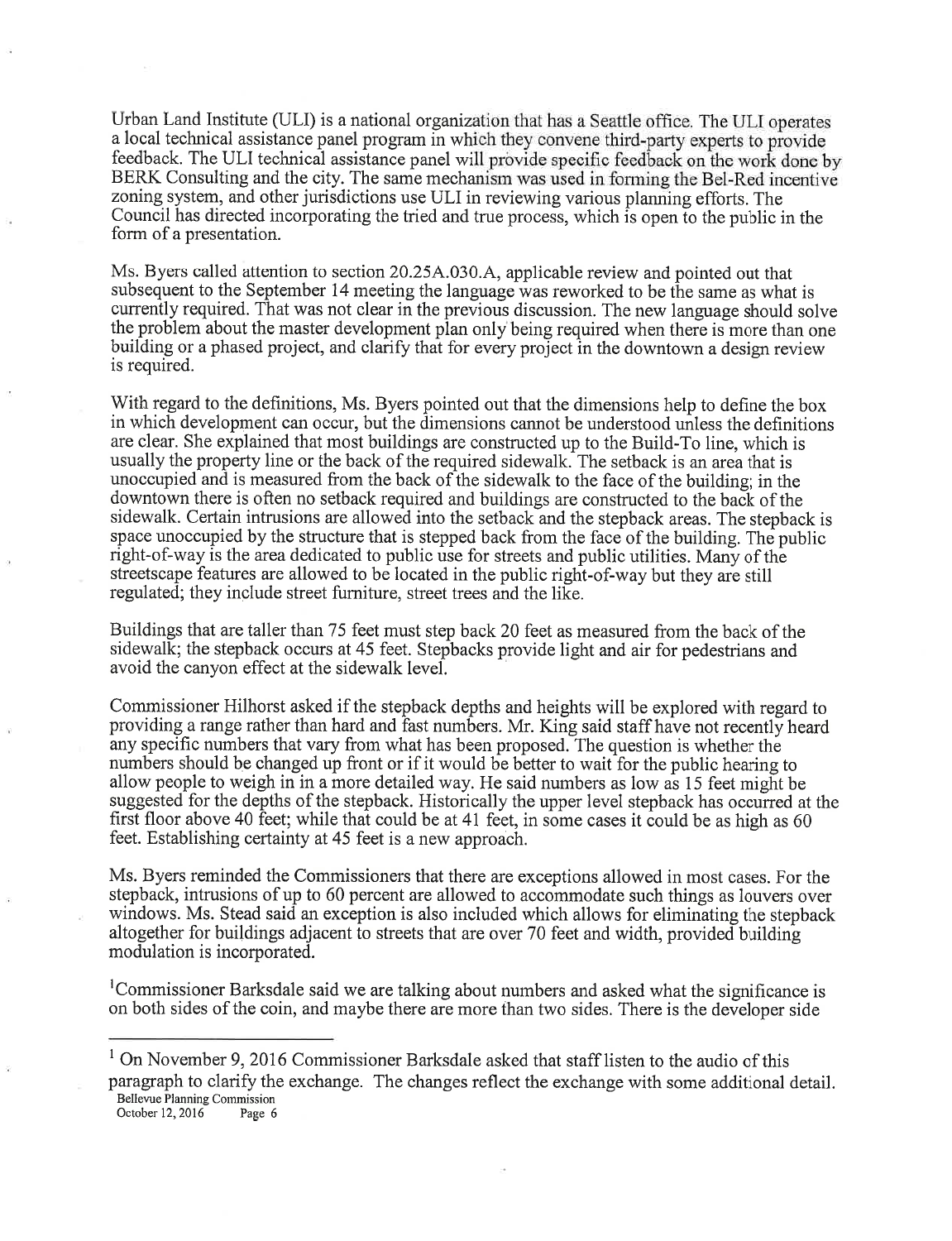and the pedestrian side. Commissioner Barksdale asked for some analysis that leads to these stepbacks. Ms. Stead said stepbacks are primarily intended to improve the pedestrian experience by increasing light and air and avoiding the canyon effect at the sidewalk level. In some areas of the downtown where the streets are very wide, the stepback is not as important in fulfilling that role. Stepbacks, however, add to the elegance of buildings, and they help to create a base at the street level to which pedestrians can relate. Commissioner Barksdale asked more specifically that developers are asking for changes in stepbacks and he wanted to know what is the significance or impact of that change. Ms Stead said if you went to a lesser stepback there would be less light and air at the street. In terms of height, there is not a significant difference between requiring the stepback to occur at 40 feet or 45 feet. The appropriate place to begin the stepback is above the second level adjacent to pedestrians.

Commissioner Walter suggested that if every building were to be stepped back at 45 feet the overall effect could be somewhat monotonous. She asked if there are cities that require stepbacks at 45 feet where monotony is avoided for one reason or another, such as the topography of the land, the use of visually interesting elements, or requiring the stepback to be proportional to the height of the building. Ms. Stead said topography certainly plays a strong role. Additionally, because of the way buildings are designed relative to their floor-to-floor heights, the stepbacks do not all occur at exactly the same height. The proposed approach differs only by five feet from what is currently required but allows for greater flexibility.

With regard to how the zoning and design guidelines work, Ms. Byers explained that one starts with the zoning districts then moves on to the perimeter overlay districts, the neighborhood design districts, the right-of-way designations, and the pedestrian corridor. She said the intent is to describe the layering in the code to make it easier for people to understand. The DT-OZ district is divided three ways, north, east and south. The DT-MU is divided into the DT-MU and the DT-MU/Civic Center. The neighborhood design districts have guidelines specific to specific downtown neighborhoods. There are specific requirements based on the right-of-way designations that vary by street type. The location of a property within the downtown determines which layers apply. Each layer involves specific requirements, but beyond that, there are notes and exceptions that also apply.

The dimensional chart outlines the box in which development can occur. The perimeter overlay districts ring the outside the downtown boundary and serve the purpose of creating an elegant transition to the surrounding residential areas. For the most part, they have lower FARs and lower building heights.

Commissioner Morisseau asked what the recommendation was for building height for the DT-MU and Mr. King said the proposal is to allow residential building height up to 250 feet.

With regard to dimensions and tower separation, Ms. Byers said as proposed there would be <sup>80</sup> feet between towers above 45 feet. Currently no separation is required. The intent is to provide sunlight and sky views, as well as privacy for neighboring residential buildings. The design guidelines will outline a tripartite of base, middle and top.

Ms. Byers drew the attention of the Commissioners to building height considerations. She noted that as proposed, the height limit in the perimeter overlay B-2 would be 160 feet for a single tower and between 160 and 240 feet for multiple towers, provided the average does not exceed 200 feet. Additionally, a master development plan is proposed to be required. The B-2 district was previously referred to as Deep B.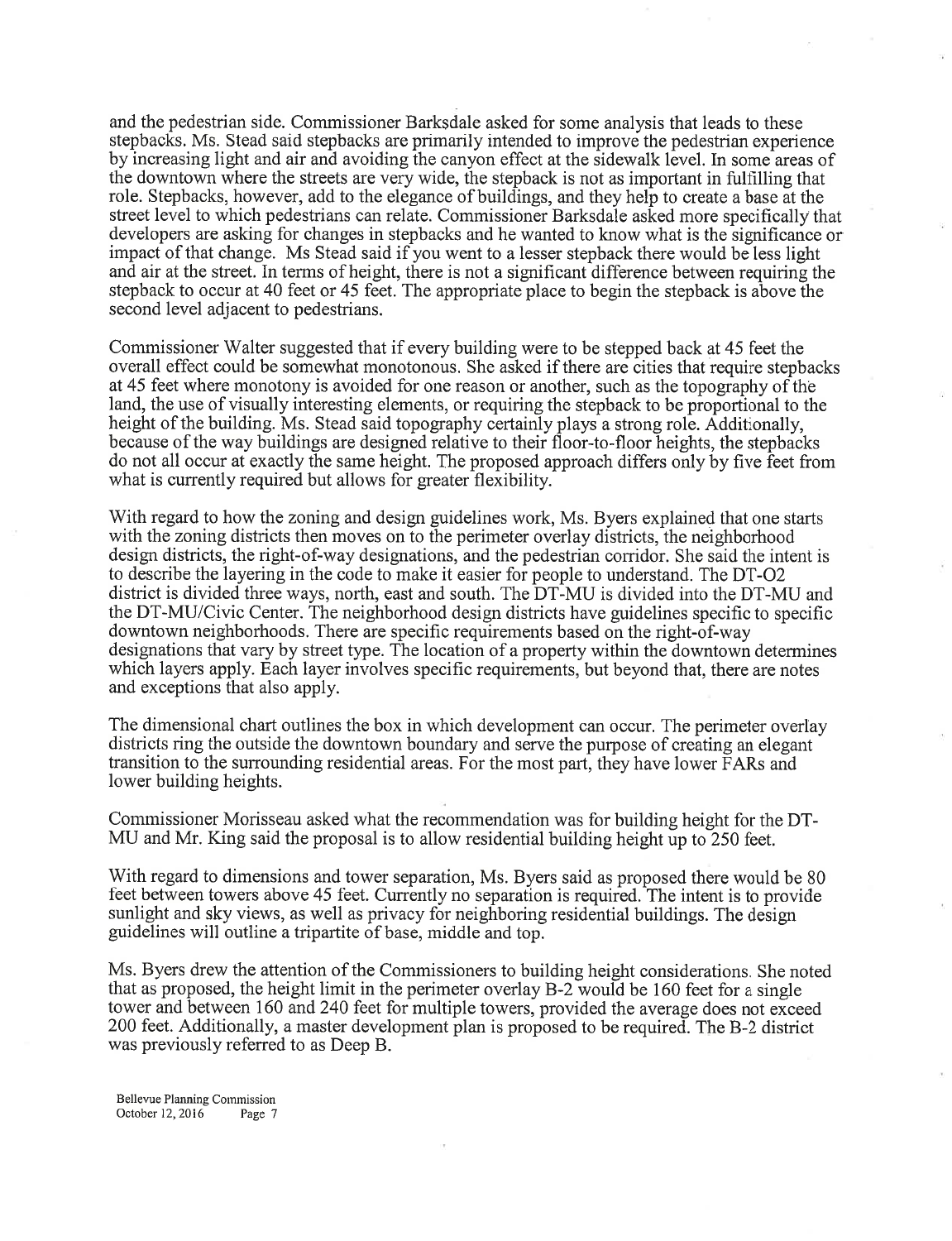Mr. King reminded the Commissioners that they had previously expressed a desire to revisit the 160-foot limit for single towers in the B-2 district. He allowed that the issue could simply be acknowledged as an outstanding item that will likely be addressed by affected property owners as the upcoming meeting. Staff focused on the area to the north of NE 8th Street and east of I02nd Avenue NE and concluded that the likely number of single tower projects that could occur there would be no more than four. If the decision is made not to go with the multiple tower approach that averages building height, single tower projects would come in at the currently recommended limit of i60 feet. Staff believe there are three logical options: stay with the 160 foot height limit; set the limit at 200 feet; or allow buildings up to 240 feet.

With regard to the issue of public benefit versus additional building height, Ms. Byers noted that the Commission had previously discussed imposing additional requirements in exchange for additional height. The discussion included setting the trigger point at the current maximum height limit, which is 450 feet. Beyond that point the extra requirements would kick in, including extra open space, a smaller floor plate size and increased tower spacing. The special open space requirement would be for an at-grade areathat is publicly accessible. Developers would need to participate in the amenity system with respect to the open space requirement to ensure the space is of adequate size and publicly accessible, and to assure that other amenities are provided. The open space would be determined as a percentage of the project limits. The proposal for the smaller floor plate size is for a ten percent reduction to address building elegance as well as the issues of light and air. There is currently no requirement relative to tower spacing, but 80 feet is already proposed in the dimensional chart. Staff believes that no additional tower spacing is needed where buildings exceed the current height limit of 450 feet.

Mr. King said the three extra requirements were common threads of the CAC and Commission discussions regarding additional building height.

Commissioner Hilhorst noted that during public comments a question was raised with regard to the why behind restricting floor plate sizes. Mr. King said staff intends to delve more deeply into the specific issues that were raised.

Commissioner Morisseau called attention to page 30 of Attachment A and noted that the maximum building height in the DT-R district is 65 feet for nonresidential and asked if development can actually go higher under the 15 feet/l5 percent approach. Mr. King suggested that an N/A is needed in that box and in any box where there is no opportunity to go above the current maximum height. The philosophy behind allowing additional building height in the downtown is to see a few new things happen, and clearly where building height will not be increased, there should be no requirement for a special open space.

Ms. Byers explained that the height increase for the public benefit is different from the 15 feet/l5 percent approach. Currently, some districts allow development to exceed the maximum building height by either 15 feet or 15 percent, whichever is higher. It is handled as an exception. She asked the Commissioners if they would prefer to see the approach included as an exception, or if the 15 percent/l5 foot increase should be included in the maximum building height in the dimensional requirements. That would mean that where the maximum building height is currently 250 feet, the maximum would be ramped up to 288 feet.

Commissioner Hilhorst argued in favor of having a single maximum height number. She said it is too confusing to say the maximum height is 250 and then to allow 15 percent or 15 feet more through an exception. The maximum height limit should be the maximum height limit.